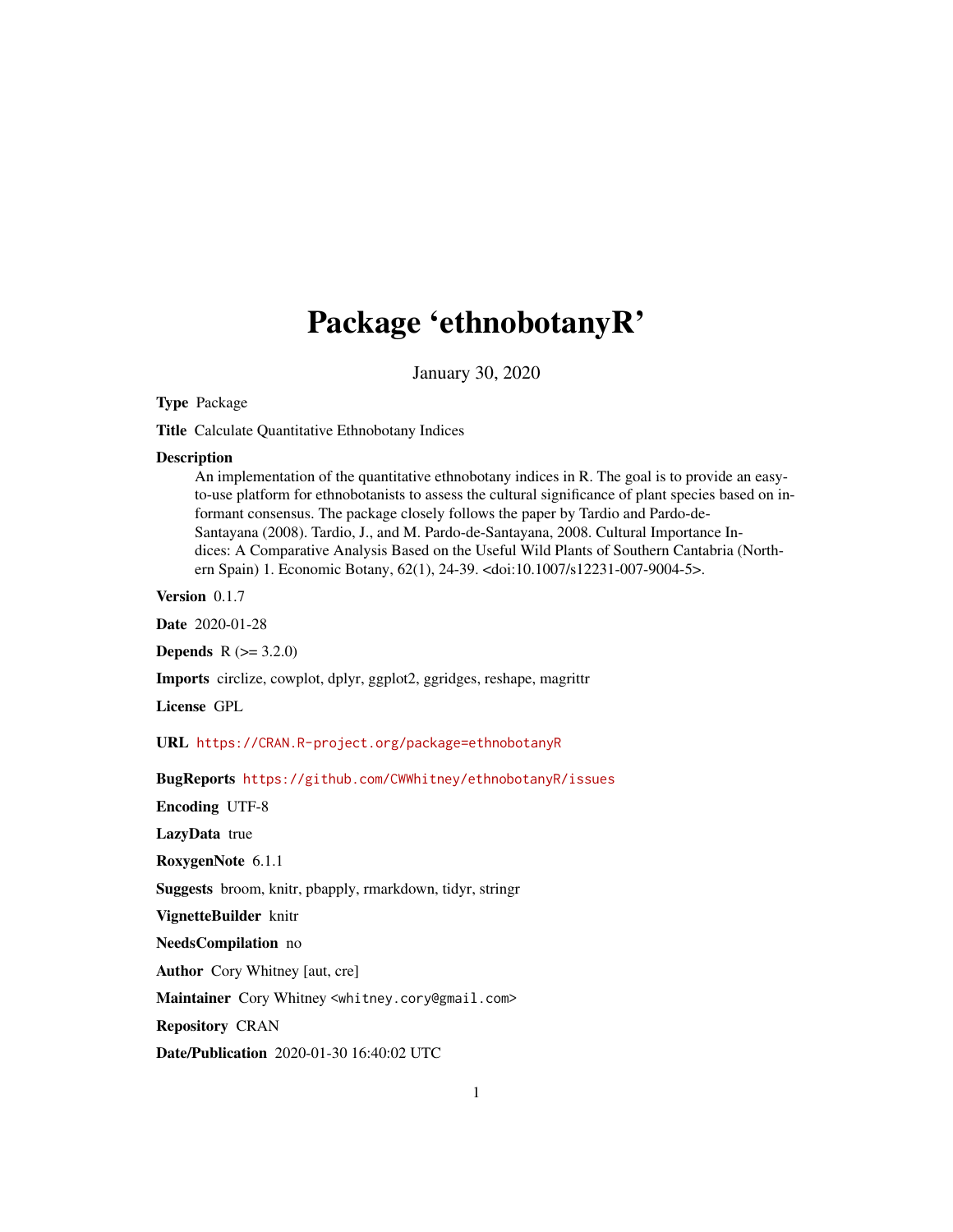# <span id="page-1-0"></span>R topics documented:

|                 | $\overline{2}$ |
|-----------------|----------------|
|                 | 3              |
|                 | $\overline{4}$ |
|                 | 5              |
|                 | 6              |
|                 | 7              |
|                 | - 9            |
| FL <sub>s</sub> |                |
|                 |                |
|                 |                |
|                 |                |
|                 |                |
|                 |                |
|                 |                |
|                 |                |
|                 |                |
|                 |                |

# $\bf 1$ ndex  $\bf 20$  $\bf 20$

CIs *Cultural Importance index (CI)*

# Description

Calculates the Cultural Importance Index (CI) per species.

# Usage

CIs(data)

# Arguments

data is an ethnobotany data set with column 1 'informant' and 2 'sp\_name' as row identifiers of informants and of species names respectively. The rest of the columns are the identified ethnobotany use categories. The data should be populated with counts of uses per informant (should be 0 or 1 values).

# Value

Data frame of species and Cultural Importance Index (CI) values.

# Warning

Identification for informants and species must be listed by the names 'informant' and 'sp\_name' respectively in the data set. The rest of the columns should all represent separate identified ethnobotany use categories. These data should be populated with counts of uses per informant (should be 0 or 1 values).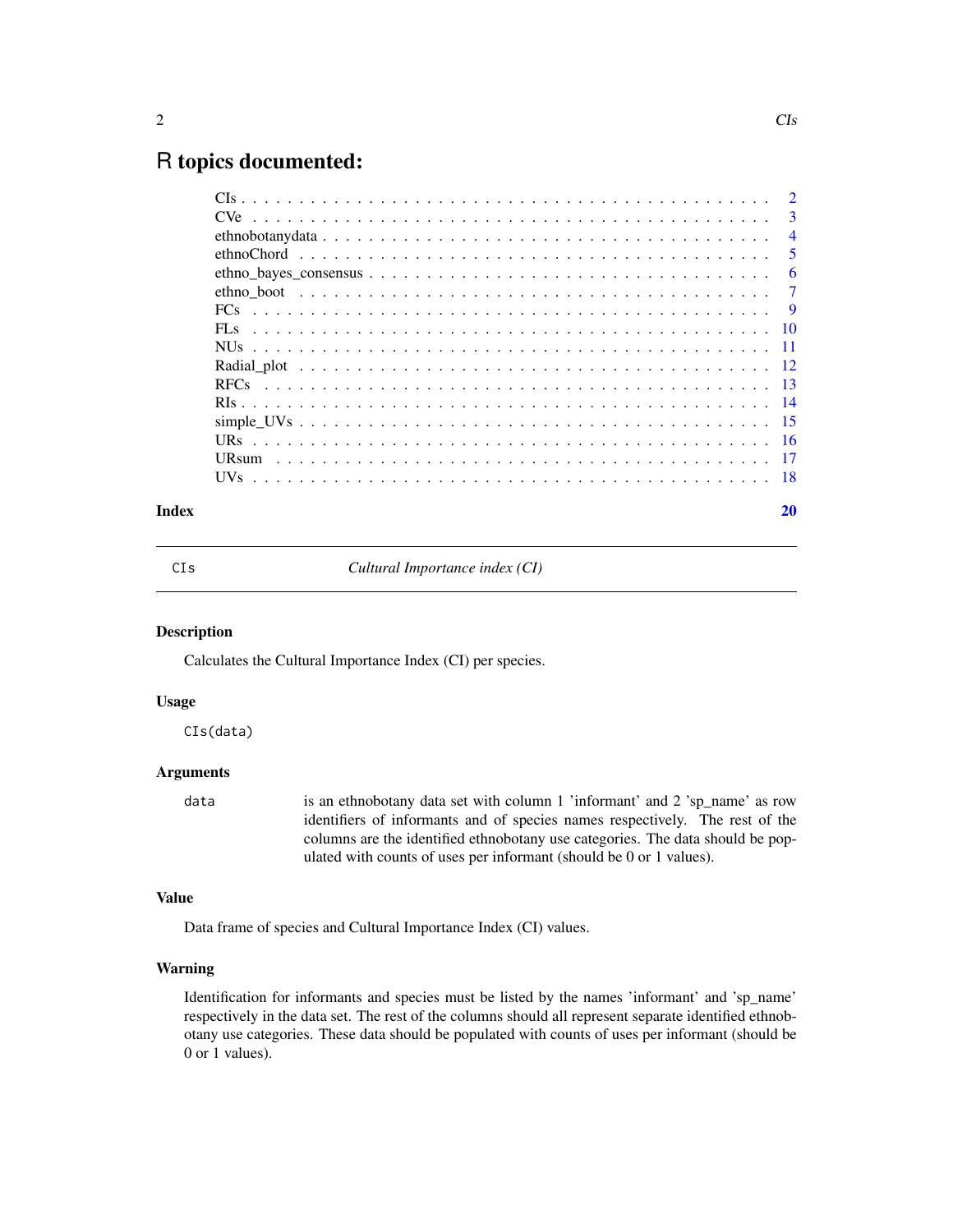#### References

Tardio, Javier, and Manuel Pardo-de-Santayana. 2008. "Cultural Importance Indices: A Comparative Analysis Based on the Useful Wild Plants of Southern Cantabria (Northern Spain) 1." Economic Botany 62 (1): 24–39.

Whitney, C. W., Bahati, J., and Gebauer, J. (2018), Ethnobotany and agrobiodiversity; valuation of plants in the homegardens of southwestern Uganda. Ethnobiology Letters, 9(2), 90-100. [https:](https://doi.org/10.14237/ebl.9.2.2018.503) [//doi.org/10.14237/ebl.9.2.2018.503](https://doi.org/10.14237/ebl.9.2.2018.503)

#### Examples

#Use built-in ethnobotany data example CIs(ethnobotanydata)

#Generate random dataset of three informants uses for four species

```
eb_data <- data.frame(replicate(10,sample(0:1,20,rep=TRUE)))
names(eb_data) \leq-gsub(x = names(eb_data), pattern = "X", replacement = "Use"]eb_data$informant <- sample(c('User_1', 'User_2', 'User_3'), 20, replace=TRUE)
eb_data$sp_name <- sample(c('sp_1', 'sp_2', 'sp_3', 'sp_4'), 20, replace=TRUE)
```
CIs(eb\_data)

CVe *Cultural Value of ethnospecies (CVe)*

#### **Description**

Calculates the Cultural Value (CVe) per ethnospecies.

#### Usage

CVe(data)

# Arguments

data is an ethnobotany data set with column 1 'informant' and 2 'sp\_name' as row identifiers of informants and of ethnospecies names respectively.

#### Value

Data frame of ethnospecies and Cultural Value (CVe) values.

#### Warning

Identification for informants and ethnospecies must be listed by the names 'informant' and 'sp\_name' respectively in the data set. The rest of the columns should all represent separate identified ethnobotany use categories. These data should be populated with counts of uses per informant (should be 0 or 1 values).

#### <span id="page-2-0"></span> $C$ Ve  $\overline{3}$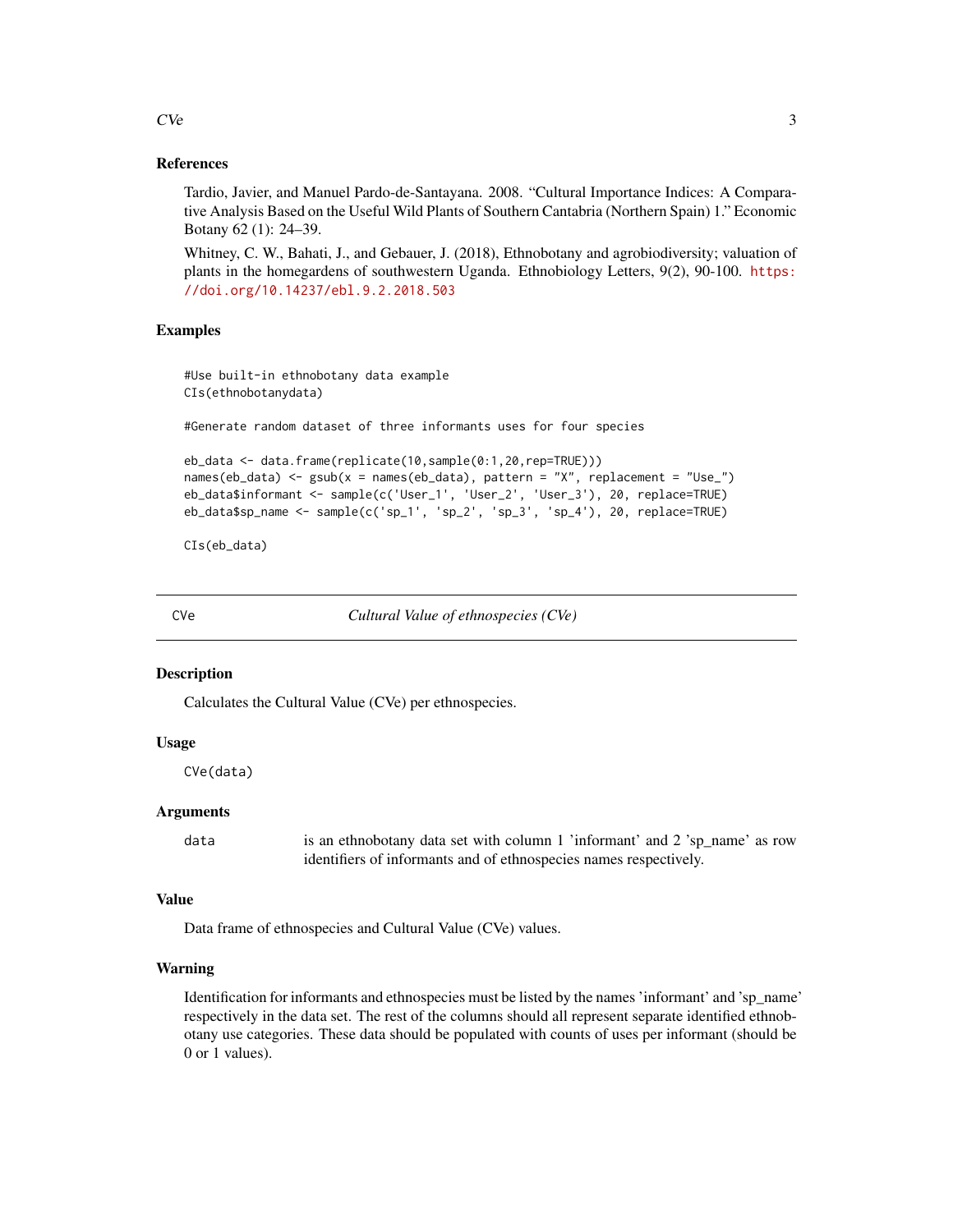#### <span id="page-3-0"></span>References

Reyes-Garcia, V., T. Huanca, V. Vadez, and W. Leonard. 2006. "Cultural, Practical, and Economic Value of Wild Plants: A Quantitative Study in the Bolivian Amazon." Economic Botany.

# Examples

#Use built-in ethnobotany data example CVe(ethnobotanydata)

#Generate random dataset of three informants uses for four species

```
eb_data <- data.frame(replicate(10,sample(0:1,20,rep=TRUE)))
names(eb_data) <- gsub(x = names(eb_data), pattern = "X", replacement = "Use_")
eb_data$informant <- sample(c('User_1', 'User_2', 'User_3'), 20, replace=TRUE)
eb_data$sp_name <- sample(c('sp_1', 'sp_2', 'sp_3', 'sp_4'), 20, replace=TRUE)
```
CVe(eb\_data)

ethnobotanydata *Ethnobotany data set.*

#### Description

An ethnobotany dataset from 20 informants, four species and 10 uses column 1 'informant' lists the names or id's of knowledge holders column 2 'sp\_name' lists the names or id's of species The other 10 columns are the identified ethnobotany use categories. The data is populated with counts of uses per person (0 and 1 values).

#### Usage

ethnobotanydata

#### Format

A data frame with 80 rows and 12 variables:

informant anonymized id's of 20 knowledge holders

sp\_name id's of four species

Use\_1 one of the categorized uses of species, 0 and 1 values

Use\_2 one of the categorized uses of species, 0 and 1 values

Use<sub>\_3</sub> one of the categorized uses of species, 0 and 1 values

Use\_4 one of the categorized uses of species, 0 and 1 values

Use\_5 one of the categorized uses of species, 0 and 1 values

Use\_6 one of the categorized uses of species, 0 and 1 values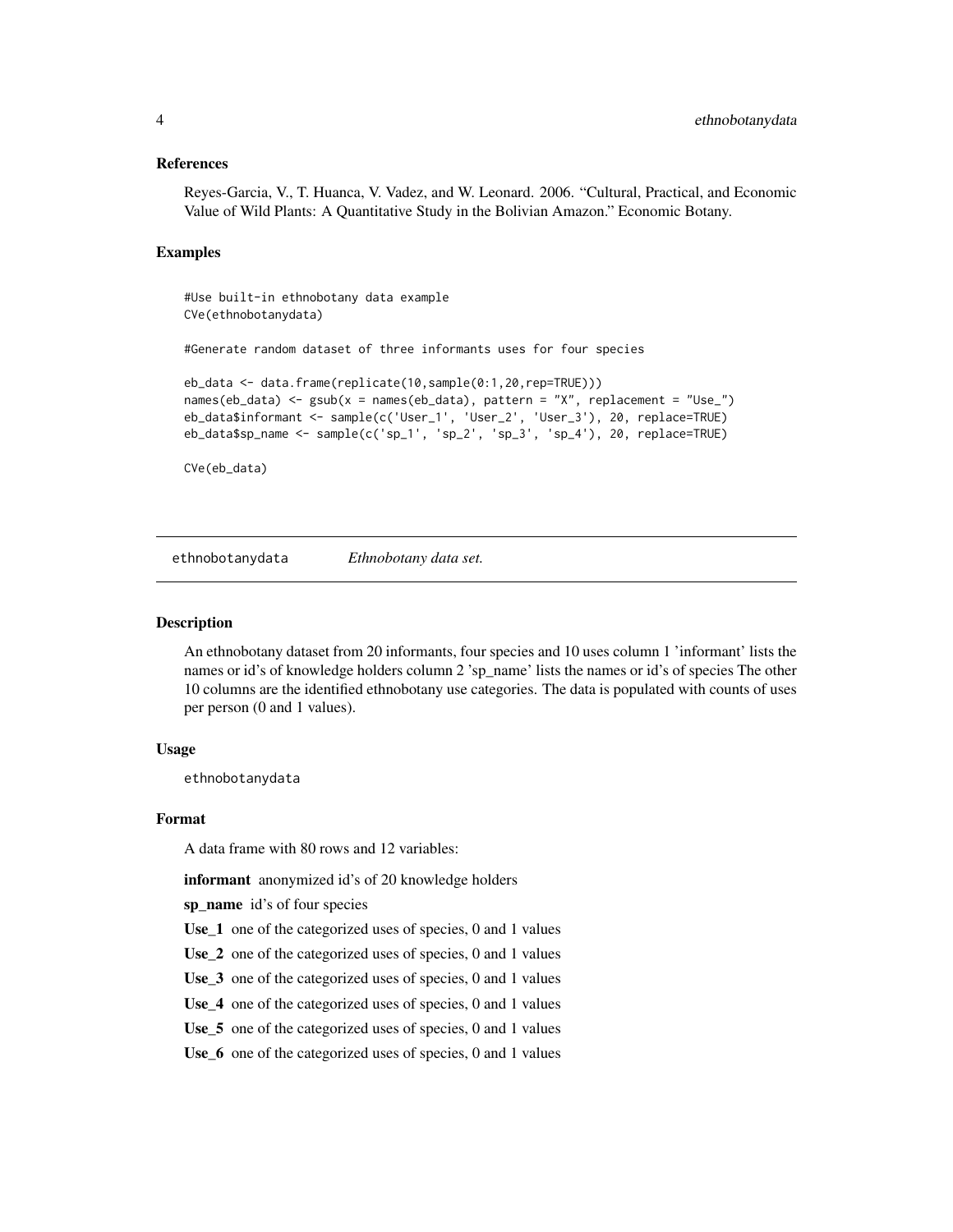#### <span id="page-4-0"></span>ethnoChord 5

Use\_7 one of the categorized uses of species, 0 and 1 values

Use\_8 one of the categorized uses of species, 0 and 1 values

Use\_9 one of the categorized uses of species, 0 and 1 values

Use\_10 one of the categorized uses of species, 0 and 1 values ...

| ethnoChord |  |  |
|------------|--|--|
|            |  |  |

#### Chord diagram of ethnobotany uses and species

#### Description

Creates a simple chord diagram of species and uses for ethnobotany studies. For more on the circlize package see Zuguang Gu's 'Circular Visualization in R' [https://jokergoo.github.io/](https://jokergoo.github.io/circlize_book/book/) [circlize\\_book/book/](https://jokergoo.github.io/circlize_book/book/)

#### Usage

ethnoChord(data, by)

#### Arguments

| data | is an ethnobotany data set with column 1 'informant' and 2 'sp_name' as row                                                                                                    |
|------|--------------------------------------------------------------------------------------------------------------------------------------------------------------------------------|
|      | identifiers of informants and of species names respectively. The rest of the                                                                                                   |
|      | columns are the identified ethnobotany use categories. The data should be pop-<br>ulated with counts of uses per person (should be 0 or 1 values).                             |
| by   | indicates the variable that should be mapped to the bottom of the chord dia-<br>gram. This automatically defaults to the column referring to the species (by $=$<br>"sp_name") |

#### Value

Chord diagram figure for each use by 'informant' (top half) related to each 'sp\_name' (bottom half) in the data set. To change variable names try using the dplyr rename function.

#### Warning

Identification for informants and species must be listed by the names 'informant' and 'sp\_name' respectively in the data set. The rest of the columns represent the identified ethnobotany use categories. These data should be populated with counts of uses per person (should be 0 or 1 values).

#### References

Gu, Zuguang, Lei Gu, Roland Eils, Matthias Schlesner, and Benedikt Brors. "Circlize Implements and Enhances Circular Visualization in R." Bioinformatics, 2014, 393.

Whitney, C. W., Bahati, J., and Gebauer, J. (2018), Ethnobotany and agrobiodiversity; valuation of plants in the homegardens of southwestern Uganda. Ethnobiology Letters, 9(2), 90-100. [https:](https://doi.org/10.14237/ebl.9.2.2018.503) [//doi.org/10.14237/ebl.9.2.2018.503](https://doi.org/10.14237/ebl.9.2.2018.503)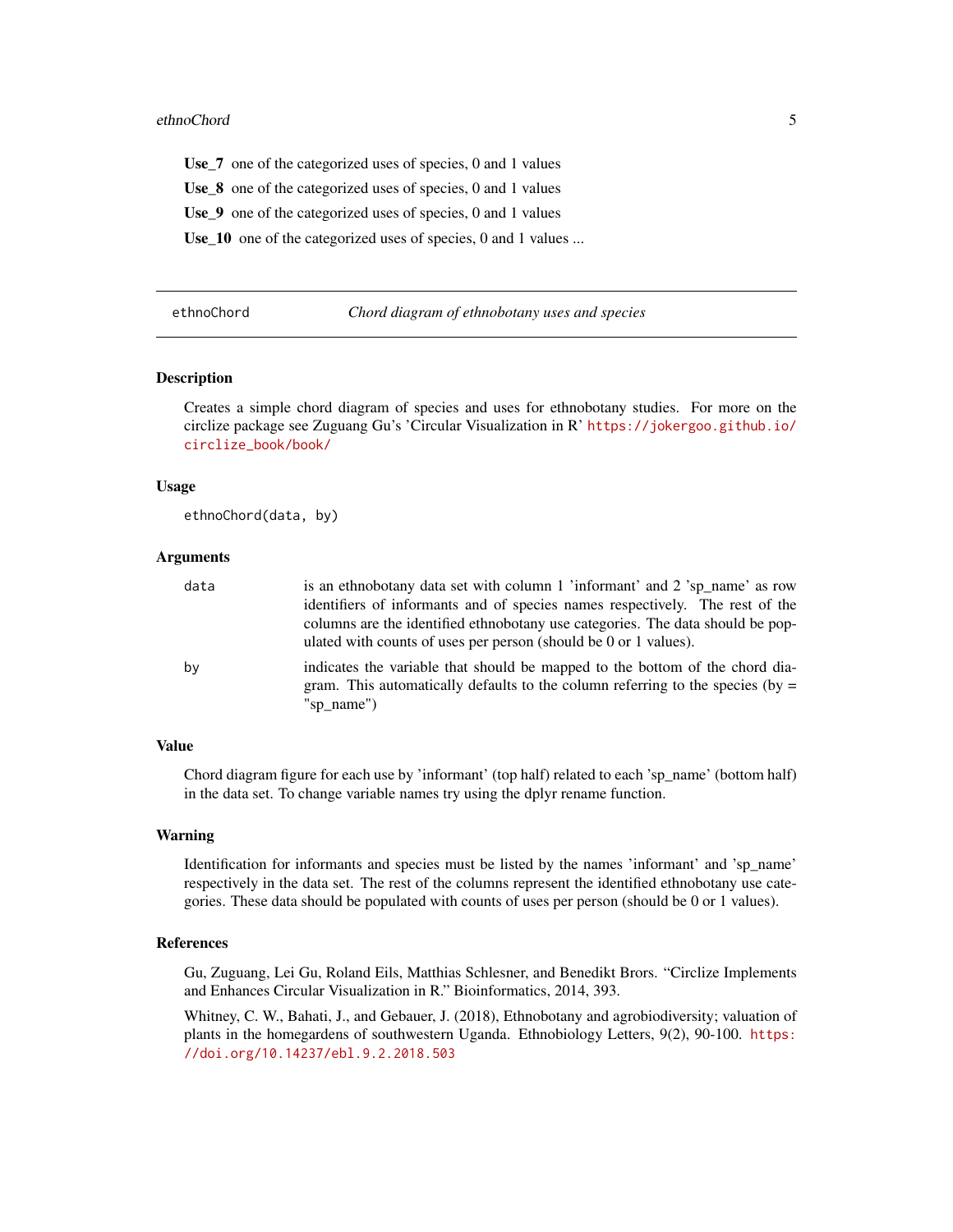# Examples

```
#Use built-in ethnobotany data example
ethnoChord(ethnobotanydata)
#Generate random dataset of three informants uses for four species
eb_data <- data.frame(replicate(10,sample(0:1,20,rep=TRUE)))
names(eb_data) <- gsub(x = names(eb_data), pattern = "X", replacement = "Use_")
eb_data$informant <- sample(c('User_1', 'User_2', 'User_3'), 20, replace=TRUE)
eb_data$sp_name <- sample(c('sp_1', 'sp_2', 'sp_3', 'sp_4'), 20, replace=TRUE)
ethnoChord(eb_data)
```
ethno\_bayes\_consensus *Gives a measure of the confidence we can have in the answers in the ethnobotany data.*

#### Description

Determine the probability that informant citations for a given use are 'correct' given informant responses to the use category for each plant, an estimate of each person's prior\_for\_answers with this plant and use, and the number of possible answers about this plant use.

# Usage

```
ethno_bayes_consensus(data, answers = 2, prior_for_answers, prior=-1)
```
#### Arguments

| data              | is an ethnobotany data set with column 1 'informant' and 2 'sp_name' as row                                                                                                                                            |
|-------------------|------------------------------------------------------------------------------------------------------------------------------------------------------------------------------------------------------------------------|
|                   | identifiers of informants and of species names respectively. The rest of the                                                                                                                                           |
|                   | columns are the identified ethnobotany use categories. The data should be pop-<br>ulated with counts of uses per person (should be 0 or 1 values).                                                                     |
| answers           | The number of answers available for each question. These are set to '2' because<br>the way the package works at the moment users can have either a '1' or a '0' in<br>the table. It is however, possible to have more. |
| prior_for_answers |                                                                                                                                                                                                                        |
|                   | A matrix representing the probability of a given use being more likely. If not<br>provided the function assumes a uniform distribution across uses.                                                                    |
| prior             | a prior distribution of probabilities over all answers as a matrix. If this is not<br>provided the function assumes a uniform distribution (prior $= -1$ ).                                                            |

# Value

A matrix, where columns represent plant use categories and rows represent responses per person and plant (matching the data). Each value represents the bayes\_consensus that an answer was 'correct' for a particular use, within the cultural consensus framework.

<span id="page-5-0"></span>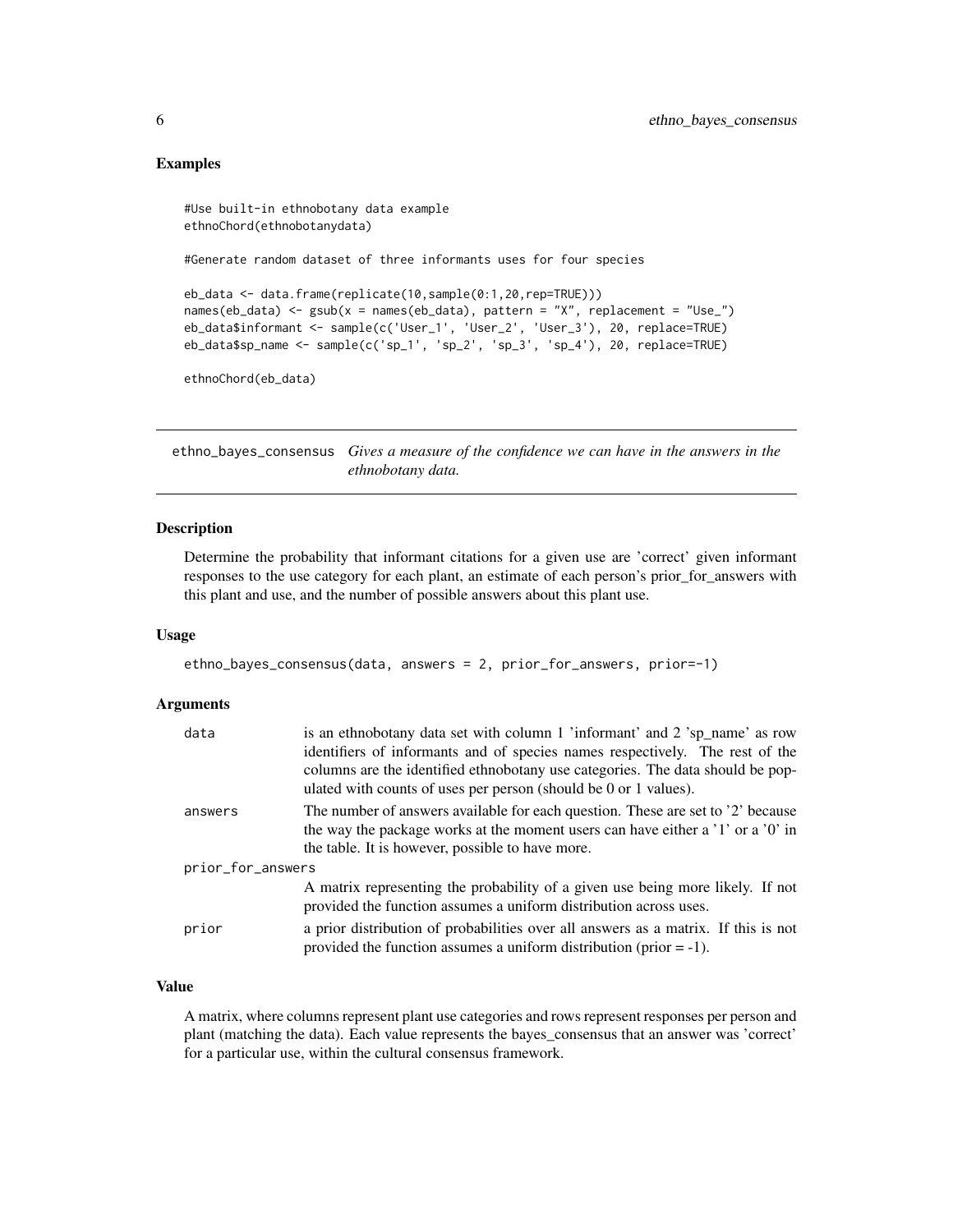# <span id="page-6-0"></span>ethno\_boot 7

#### Warning

Identification for informants and species must be listed by the names 'informant' and 'sp\_name' respectively in the data set. The rest of the columns should all represent separate identified ethnobotany use categories. These data should be populated with counts of uses per informant (should be 0 or 1 values).

#### References

Oravecz, Z., Vandekerckhove, J., & Batchelder, W. H. (2014). Bayesian Cultural Consensus Theory. Field Methods, 1525822X13520280. http://doi.org/10.1177/1525822X13520280

Romney, A. K., Weller, S. C., & Batchelder, W. H. (1986). Culture as Consensus: A Theory of Culture and Informant Accuracy. American Anthropologist, 88(2), 313-338.

Alastair Jamieson Lane and Benjamin Grant Purzycki (2016), AnthroTools: Some custom tools for anthropology.

#### Examples

```
#Use built-in ethnobotany data example
#assign a non-informative prior to prior_for_answers with 'prior_for_answers=0.5'
ethno_bayes_consensus(ethnobotanydata, answers = 2, prior_for_answers = 0.5, prior = -1)
#Generate random dataset of three informants uses for four species
eb_data <- data.frame(replicate(10,sample(0:1,20,rep=TRUE)))
names(eb_data) <- gsub(x = names(eb_data), pattern = "X", replacement = "Use_")
eb_data$informant <- sample(c('User_1', 'User_2', 'User_3'), 20, replace=TRUE)
eb_data$sp_name <- sample(c('sp_1', 'sp_2', 'sp_3', 'sp_4'), 20, replace=TRUE)
#assign a non-informative prior to prior_for_answers
```

```
eb_prior_for_answers <- rep(0.5, len = nrow(eb_data))
```

```
ethno_bayes_consensus(eb_data, answers = 5, prior_for_answers = eb_prior_for_answers)
```
ethno\_boot *Bootstrap analyses of ethnobotany indices*

#### Description

Creates a non-parametric bootstrap as a Bayesian Model [http://www.sumsar.net/blog/2015/](http://www.sumsar.net/blog/2015/04/the-non-parametric-bootstrap-as-a-bayesian-model/) [04/the-non-parametric-bootstrap-as-a-bayesian-model/](http://www.sumsar.net/blog/2015/04/the-non-parametric-bootstrap-as-a-bayesian-model/). This is meant to be applied for ethnobotany data and indices in the ethnobotanyR package. Performs a Bayesian bootstrap and returns a sample of size 'n1' representing the posterior distribution of the chose statistic (i.e. 'mean'). The function returns a vector if the statistic is one-dimensional (like for mean(...)) or a data.frame if the statistic is multi-dimensional (like for the coefficients 'coefs.' of a regression model 'lm').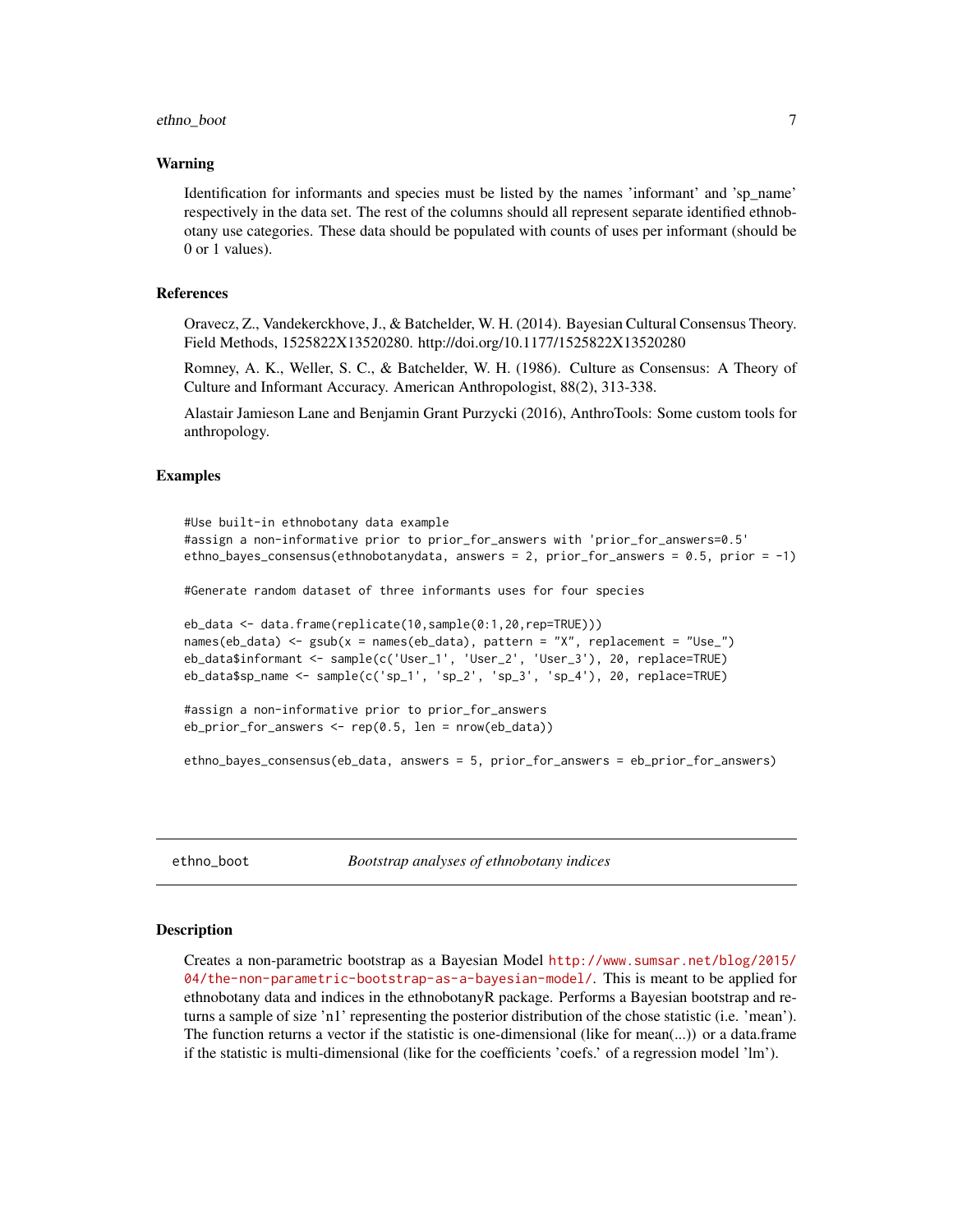#### Usage

```
ethno_boot(data, statistic, n1 = 1000,
n2 = 1000, use_weights = FALSE, weight_arg = NULL, ...)
```
#### **Arguments**

| data           | Can be either a vector, matrix or a data.frame.                                                                                                       |
|----------------|-------------------------------------------------------------------------------------------------------------------------------------------------------|
| statistic      | A function that accepts data as its first argument and possibly the weights as its<br>second, if use_weights is TRUE. Should return a numeric vector. |
| n1             | The size of the bootstrap sample.                                                                                                                     |
| n <sub>2</sub> | The sample size used to calculate the statistic each bootstrap draw.                                                                                  |
| use_weights    | TRUE or FALSE about whether the statistic function accepts a weight argument<br>or should be calculated using resampled data.                         |
| weight_arg     | If the statistic function includes a named argument for the weights this can be<br>specified here.                                                    |
| $\ddots$ .     | Further arguments passed on to the statistic function.                                                                                                |
|                |                                                                                                                                                       |

# Value

Radial bar plot of chosen ethnobotany indices in ethnobotanyR package.

# Warning

Identification for informants and species must be listed by the names 'informant' and 'sp\_name' respectively in the data set. The rest of the columns should all represent separate identified ethnobotany use categories. These data should be populated with counts of uses per informant (should be 0 or 1 values).

# References

Bååth, Rasmus. "The Non-Parametric Bootstrap as a Bayesian Model" Publishable Stuff, 2015. <http://www.sumsar.net/blog/2015/04/the-non-parametric-bootstrap-as-a-bayesian-model/>.

#### Examples

#Use built-in ethnobotany data example

```
ethno_boot(data = ethnobotanydata$Use_1,
statistic = mean, n1 = 1000)
```
#Generate random dataset of three informants uses for four species

eb\_data <- URs(ethnobotanydata)

```
ethno_boot(data = eb_data$URs, statistic = mean,
n1 = 1000, n2 = 100
```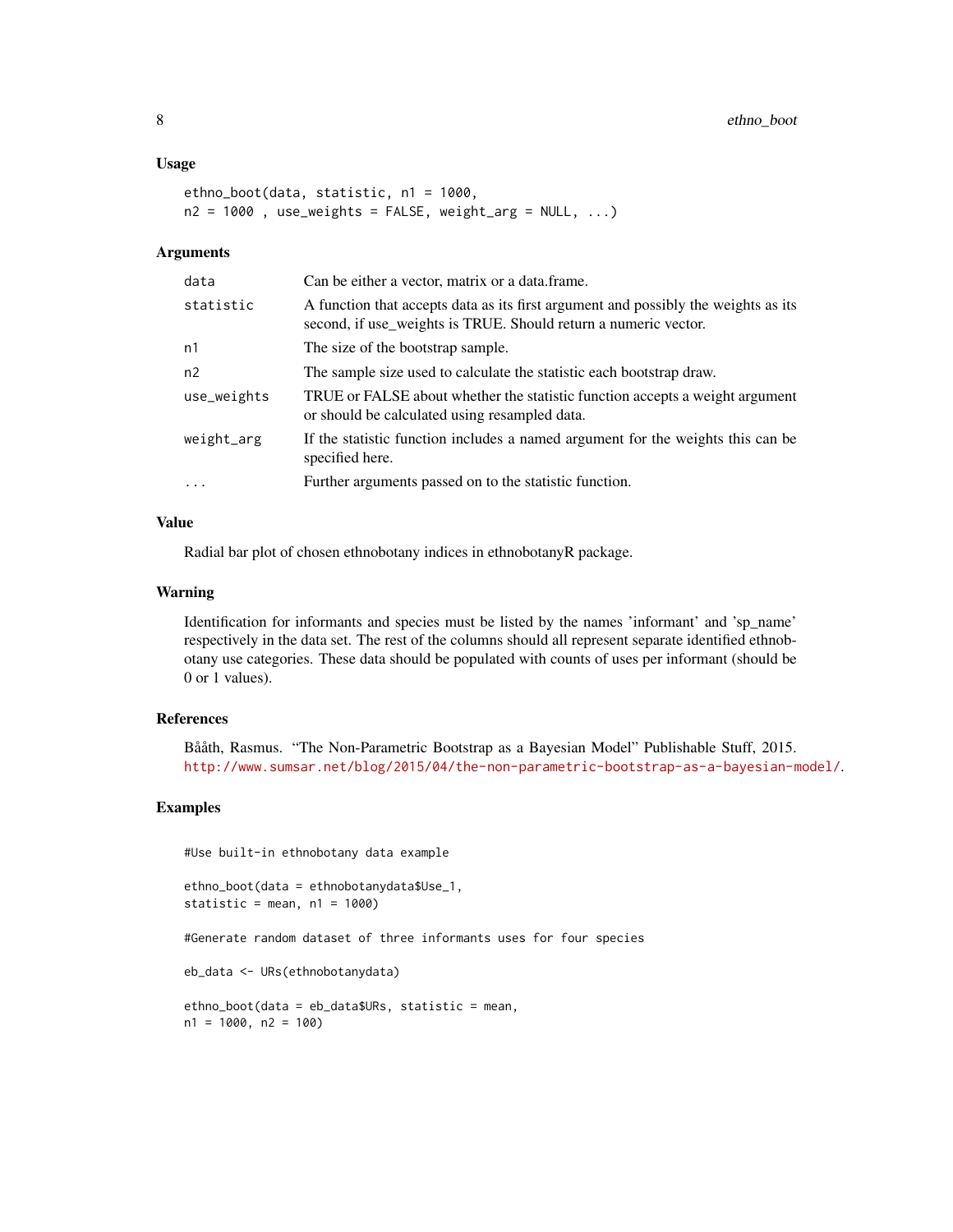<span id="page-8-0"></span>

# Description

Calculates the frequency of citation (FC) per species.

#### Usage

FCs(data)

#### Arguments

data is an ethnobotany data set with column 1 'informant' and 2 'sp\_name' as row identifiers of informants and of species names respectively. The rest of the columns are the identified ethnobotany use categories. The data should be populated with counts of uses per person (should be 0 or 1 values).

# Value

Data frame of species and frequency of citation (FC) values.

# References

Prance, G. T., W. Balee, B. M. Boom, and R. L. Carneiro. 1987. "Quantitative Ethnobotany and the Case for Conservation in Amazonia." Conservation Biology 1 (4): 296–310.

#### Examples

#Use built-in ethnobotany data example FCs(ethnobotanydata)

```
#Generate random dataset of three informants uses for four species
eb_data <- data.frame(replicate(10,sample(0:1,20,rep=TRUE)))
names(eb_data) <- gsub(x = names(eb_data), pattern = "X", replacement = "Use_")
eb_data$informant<-sample(c('User_1', 'User_2', 'User_3'), 20, replace=TRUE)
eb_data$sp_name<-sample(c('sp_1', 'sp_2', 'sp_3', 'sp_4'), 20, replace=TRUE)
FCs(eb_data)
```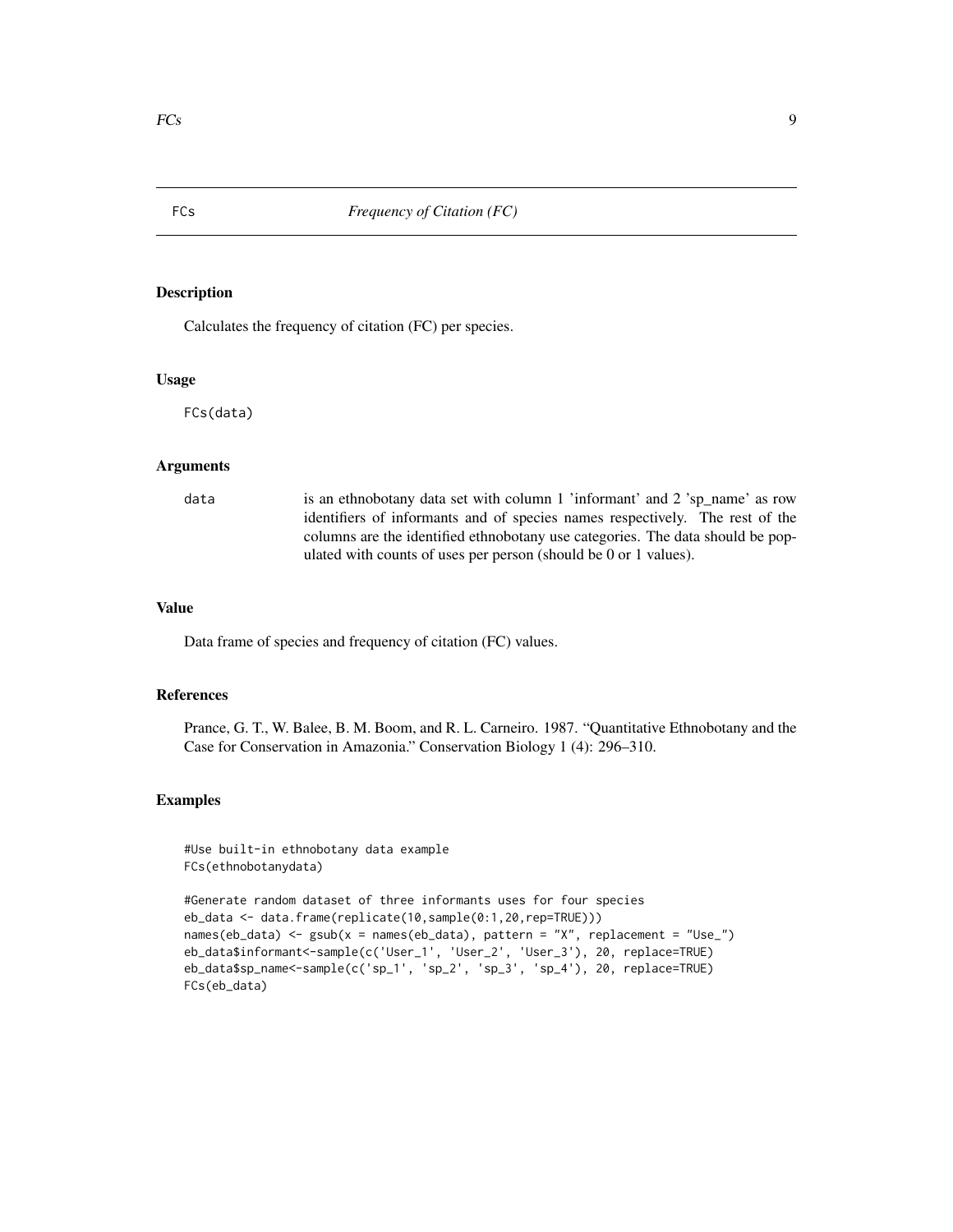#### <span id="page-9-0"></span>Description

Calculates the fidelity level (FL) of the various uses of a species, i.e. the ratio between the number of informants who independently cite the use of a species for the same purposes (URs) and the total number of informants who mentioned the plant for any use (FCs).

#### Usage

FLs(data)

# Arguments

data is an ethnobotany data set with column 1 'informant' and 2 'sp\_name' as row identifiers of informants and of species names respectively. The rest of the columns are the identified ethnobotany use categories. The data should be populated with counts of uses per person (should be 0 or 1 values).

#### Value

Data frame of species and fidelity level (FL) values.

# Warning

Identification for informants and species must be listed by the names 'informant' and 'sp\_name' respectively in the data set. The rest of the columns should all represent separate identified ethnobotany use categories. These data should be populated with counts of uses per informant (should be 0 or 1 values).

# References

Friedman, J., Z. Yaniv, A. Dafni, and D. Palewitch. 1986. "A Preliminary Classification of the Healing Potential of Medicinal Plants, Based on a Rational Analysis of an Ethnopharmacological Field Survey Among Bedouins in the Negev Desert, Israel." Journal of Ethnopharmacology 16 (2- 3): 275–87.

#### Examples

#Use built-in ethnobotany data example FLs(ethnobotanydata) #returns the primary use category (Primary.use) and the FLs value #Generate random dataset of three informants uses for four species eb\_data <- data.frame(replicate(10,sample(0:1,20,rep=TRUE)))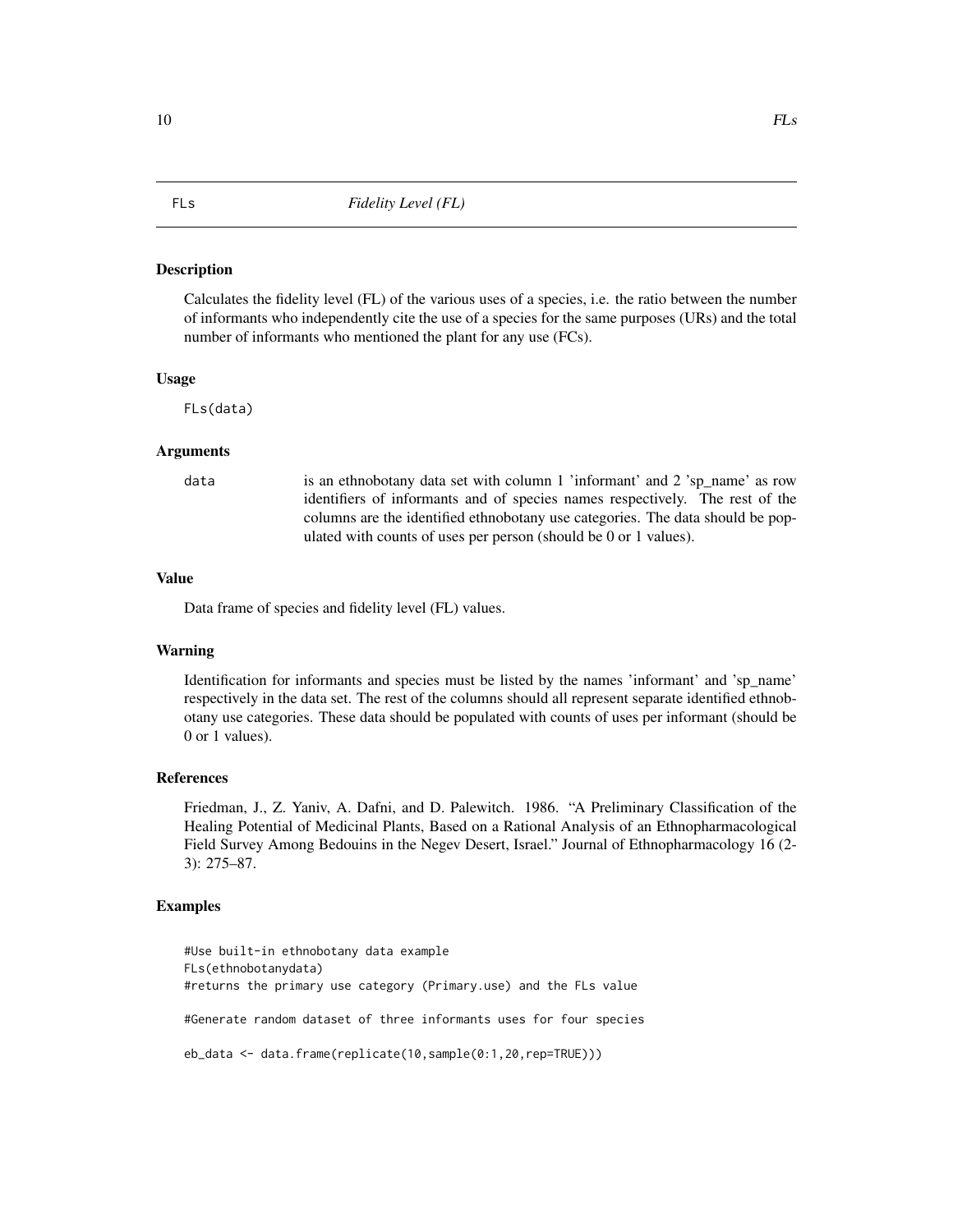#### <span id="page-10-0"></span> $NUs$  11

```
names(eb_data) <- gsub(x = names(eb_data), pattern = "X", replacement = "Use_")
eb_data$informant <- sample(c('User_1', 'User_2', 'User_3'), 20, replace=TRUE)
eb_data$sp_name <- sample(c('sp_1', 'sp_2', 'sp_3', 'sp_4'), 20, replace=TRUE)
```
FLs(eb\_data)

# NUs *Number of Uses (NU)*

# **Description**

Calculates the number of uses (NU) per species.

#### Usage

NUs(data)

# Arguments

data is an ethnobotany data set with column 1 'informant' and 2 'sp\_name' as row identifiers of informants and of species names respectively. The rest of the columns are the identified ethnobotany use categories. The data should be populated with counts of uses per person (should be 0 or 1 values).

# Value

Data frame of species and number of uses (NU) values.

### Warning

Identification for informants and species must be listed by the names 'informant' and 'sp\_name' respectively in the data set. The rest of the columns should all represent separate identified ethnobotany use categories. These data should be populated with counts of uses per informant (should be 0 or 1 values).

#### References

Prance, G. T., W. Balee, B. M. Boom, and R. L. Carneiro. 1987. "Quantitative Ethnobotany and the Case for Conservation in Amazonia." Conservation Biology 1 (4): 296–310.

# Examples

#Use built-in ethnobotany data example

NUs(ethnobotanydata)

#Generate random dataset of three informants uses for four species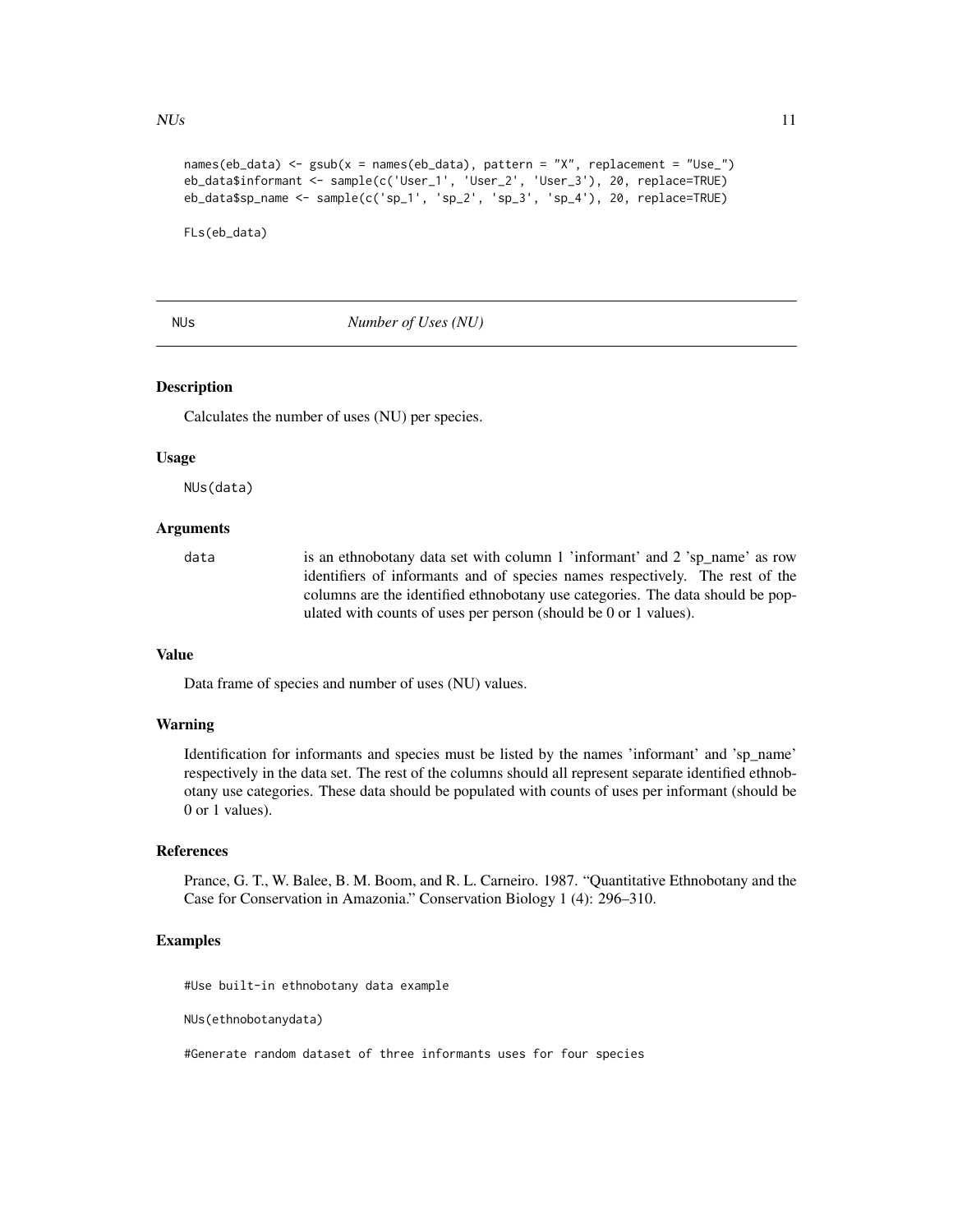```
eb_data <- data.frame(replicate(10,sample(0:1,20,rep=TRUE)))
names(eb_data) <- gsub(x = names(eb_data), pattern = "X", replacement = "Use_")
eb_data$informant<-sample(c('User_1', 'User_2', 'User_3'), 20, replace=TRUE)
eb_data$sp_name<-sample(c('sp_1', 'sp_2', 'sp_3', 'sp_4'), 20, replace=TRUE)
```
NUs(eb\_data)

Radial\_plot *Radial bar plot of ethnobotany indices*

#### **Description**

Creates a radial bar plot of ethnobotany indices in ethnobotanyR package using the ggplot2 library <https://ggplot2.tidyverse.org/>.

#### Usage

```
Radial_plot(data, analysis)
```
# Arguments

| data     | is an ethnobotany data set with column 1 'informant' and 2 'sp_name' as row<br>identifiers of informants and of species names respectively. The rest of the<br>columns are the identified ethnobotany use categories. The data should be pop-<br>ulated with counts of uses per person (should be 0 or 1 values). |
|----------|-------------------------------------------------------------------------------------------------------------------------------------------------------------------------------------------------------------------------------------------------------------------------------------------------------------------|
| analysis | is one of the quantitative ethnobotany functions from ethnobotany R, i.e. ethnob-<br>otanvR::FCs.                                                                                                                                                                                                                 |

#### Value

Radial bar plot of chosen ethnobotany indices in ethnobotanyR package.

#### Warning

Identification for informants and species must be listed by the names 'informant' and 'sp\_name' respectively in the data set. The rest of the columns should all represent separate identified ethnobotany use categories. These data should be populated with counts of uses per informant (should be 0 or 1 values).

# References

Wickham, Hadley. "Reshaping Data with the Reshape Package." Journal of Statistical Software 21, no. 12 (2007): 1–20.

Wickham, Hadley. ggplot2: Elegant Graphics for Data Analysis. Springer, 2016.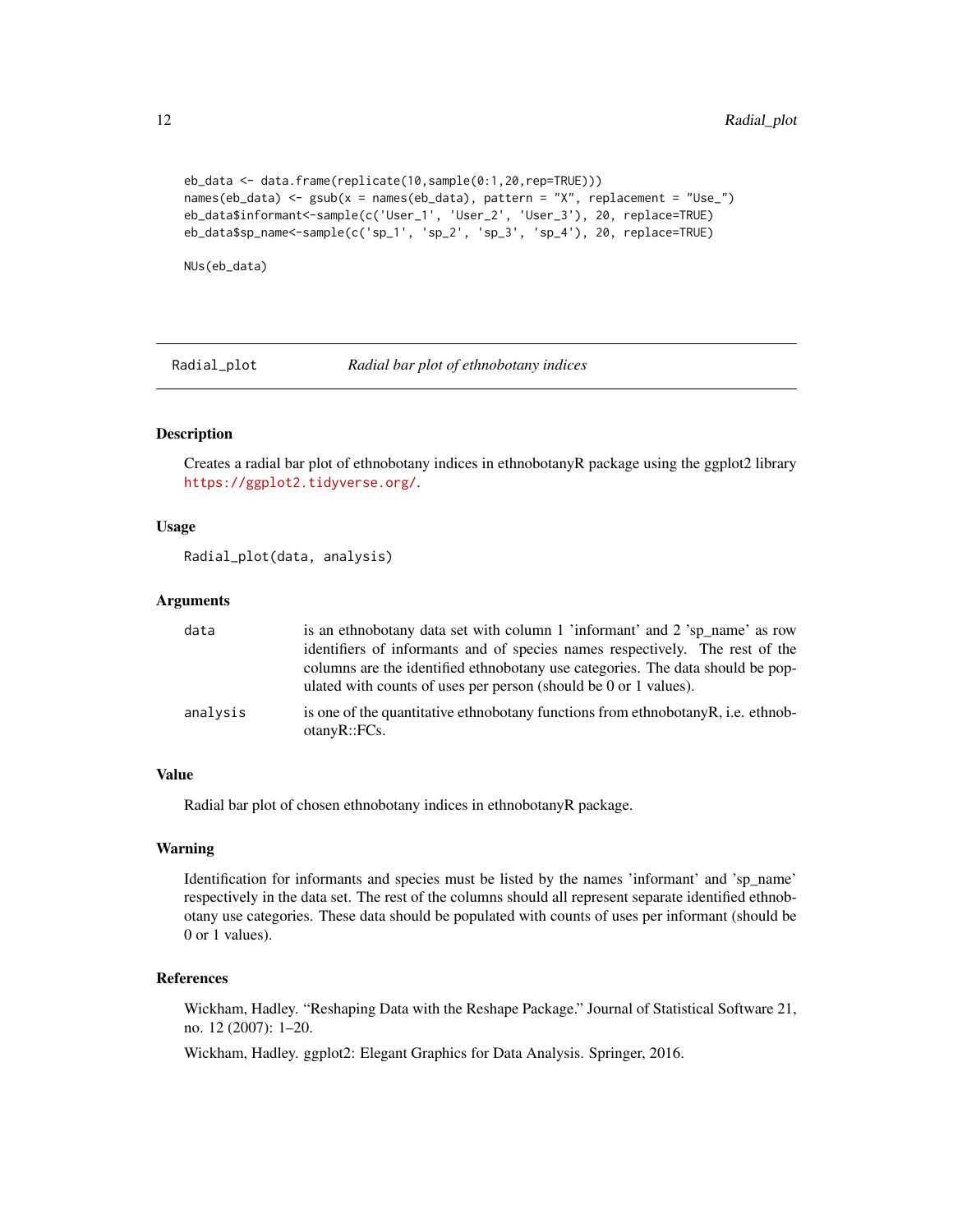#### <span id="page-12-0"></span> $RFCs$  13

# Examples

#Use built-in ethnobotany data example and Frequency of Citation function FCs()

Radial\_plot(ethnobotanydata, analysis = FCs)

#Generate random dataset of three informants uses for four species

```
eb_data <- data.frame(replicate(10,sample(0:1,20,rep=TRUE)))
names(eb_data) <- gsub(x = names(eb_data), pattern = "X", replacement = "Use_")
eb_data$informant <- sample(c('User_1', 'User_2', 'User_3'), 20, replace=TRUE)
eb\_data$sp_name <- sample(c('sp_1', 'sp_2', 'sp_3', 'sp_4'), 20, replace=TRUE)
```

```
Radial_plot(data = eb_data, analysis = URs)
```
RFCs *Relative Frequency of Citation (RFC)*

#### Description

Calculates the relative frequency of citation (RFC) per species published by Pardo-de-Santayana (2003).

#### Usage

RFCs(data)

# Arguments

data is an ethnobotany data set with column 1 'informant' and 2 'sp\_name' as row identifiers of informants and of species names respectively. The rest of the columns are the identified ethnobotany use categories. The data should be populated with counts of uses per person (should be 0 or 1 values).

# Value

Data frame of species and relative frequency of citation (RFC) values.

# Warning

Identification for informants and species must be listed by the names 'informant' and 'sp\_name' respectively in the data set. The rest of the columns should all represent separate identified ethnobotany use categories. These data should be populated with counts of uses per informant (should be 0 or 1 values).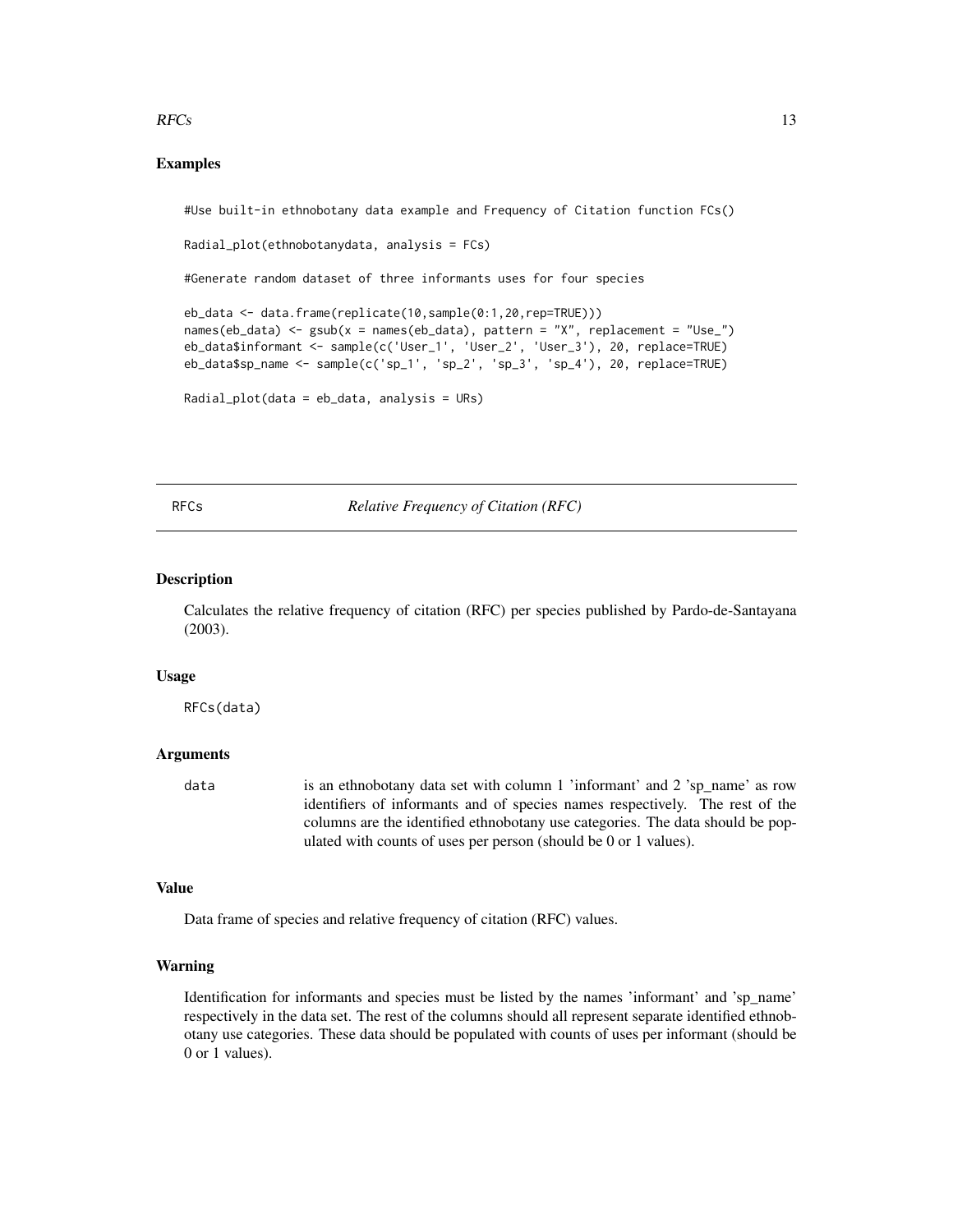#### References

Tardio, Javier, and Manuel Pardo-de-Santayana. 2008. "Cultural Importance Indices: A Comparative Analysis Based on the Useful Wild Plants of Southern Cantabria (Northern Spain) 1." Economic Botany 62 (1): 24–39.

#### Examples

#Use built-in ethnobotany data example RFCs(ethnobotanydata)

#Generate random dataset of three informants uses for four species

```
eb_data <- data.frame(replicate(10,sample(0:1,20,rep=TRUE)))
names(eb_data) <- gsub(x = names(eb_data), pattern = "X", replacement = "Use_")
eb_data$informant <- sample(c('User_1', 'User_2', 'User_3'), 20, replace=TRUE)
eb_data$sp_name <- sample(c('sp_1', 'sp_2', 'sp_3', 'sp_4'), 20, replace=TRUE)
```

```
RFCs(eb_data)
```
RIs *Relative Importance index (RI)*

# **Description**

Calculates the relative importance index (RI) per species, published by Pardo-de-Santayana (2003).

#### Usage

RIs(data)

# Arguments

data is an ethnobotany data set with column 1 'informant' and 2 'sp\_name' as row identifiers of informants and of species names respectively. The rest of the columns are the identified ethnobotany use categories. The data should be populated with counts of uses per person (should be 0 or 1 values).

#### Value

Data frame of species and relative importance index (RI) values.

#### Warning

Identification for informants and species must be listed by the names 'informant' and 'sp\_name' respectively in the data set. The rest of the columns should all represent separate identified ethnobotany use categories. These data should be populated with counts of uses per informant (should be 0 or 1 values).

<span id="page-13-0"></span>14 RIs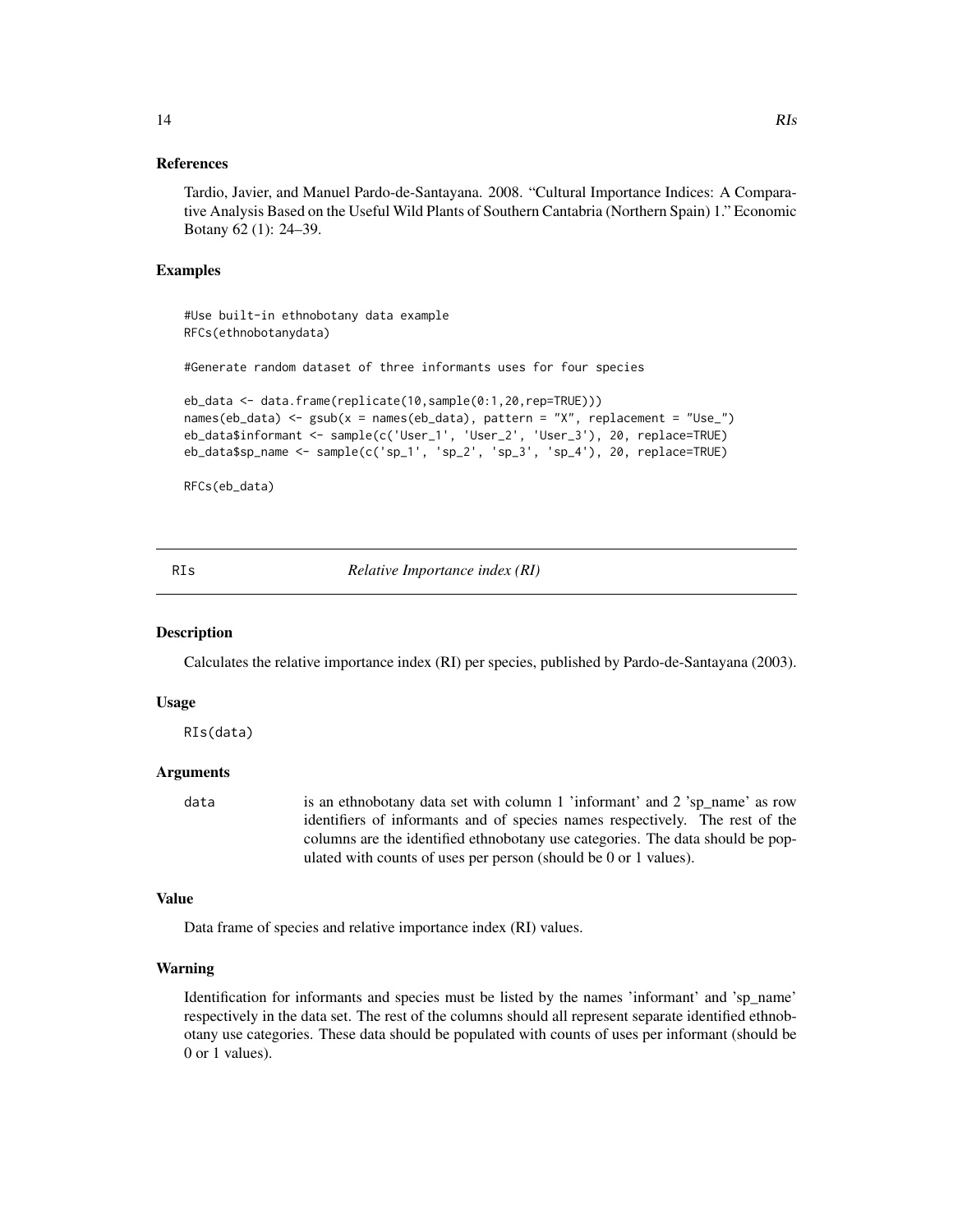# <span id="page-14-0"></span>simple\_UVs 15

# References

Tardio, Javier, and Manuel Pardo-de-Santayana. 2008. "Cultural Importance Indices: A Comparative Analysis Based on the Useful Wild Plants of Southern Cantabria (Northern Spain) 1." Economic Botany 62 (1): 24–39.

# Examples

#Use built-in ethnobotany data example

```
RIs(ethnobotanydata)
```
#Generate random dataset of three informants uses for four species

```
eb_data <- data.frame(replicate(10,sample(0:1,20,rep=TRUE)))
names(eb_data) <- gsub(x = name(eb_data), pattern = "X", replacement = "Use"eb_data$informant <- sample(c('User_1', 'User_2', 'User_3'), 20, replace=TRUE)
eb_data$sp_name <- sample(c('sp_1', 'sp_2', 'sp_3', 'sp_4'), 20, replace=TRUE)
```
RIs(eb\_data)

simple\_UVs *Use Value (UV) index per species*

#### Description

Calculates the simplified use value (UV) index for each species in the data set (see Albuquerque et al. 2006).

#### Usage

```
simple_UVs(data)
```
#### Arguments

data is an ethnobotany data set with column 1 'informant' and 2 'sp\_name' as row identifiers of informants and of species names respectively. The rest of the columns are the identified ethnobotany use categories. The data should be populated with counts of uses per person (should be 0 or 1 values).

#### Value

Data frame of species and simplified use value (UV) index values.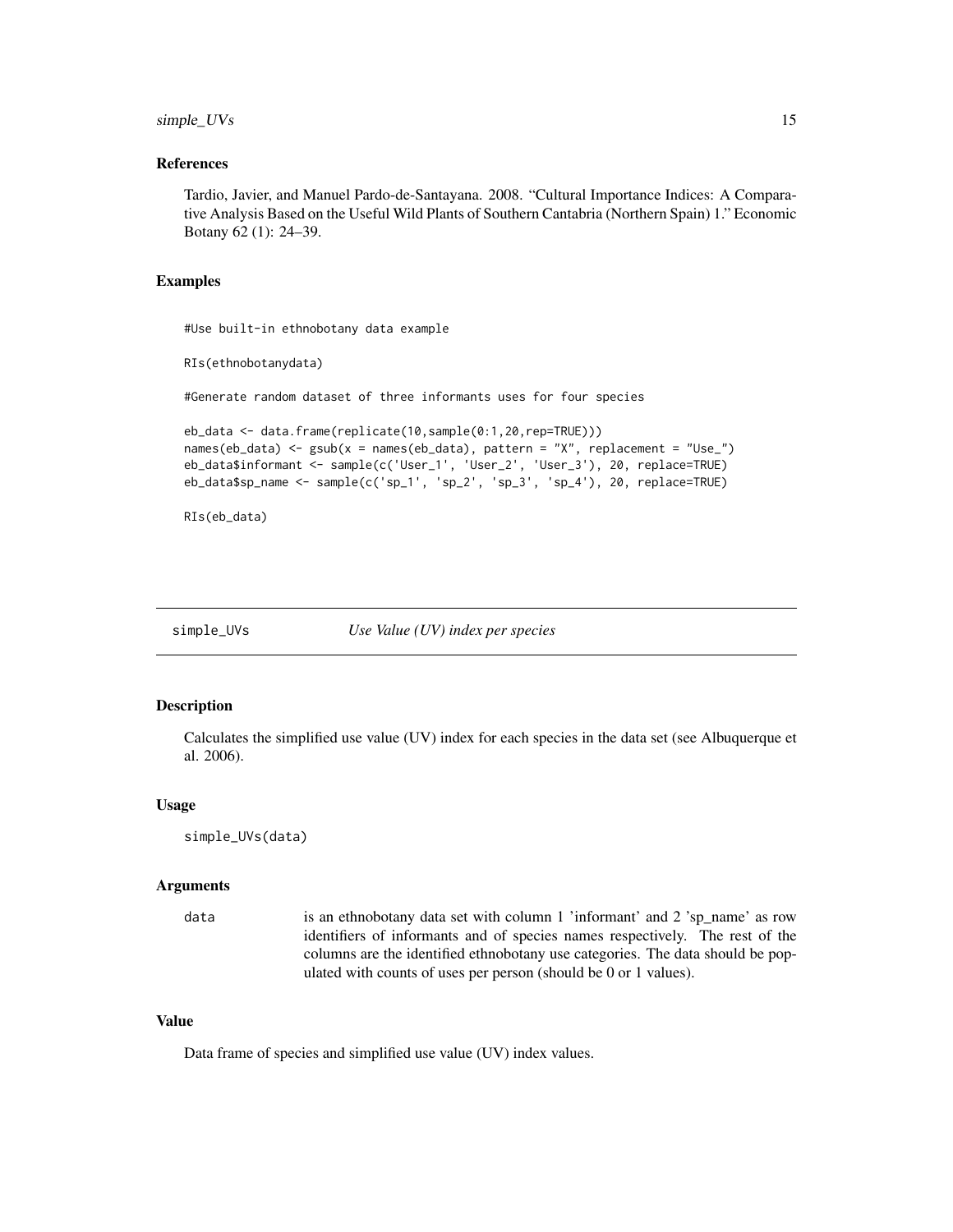# <span id="page-15-0"></span>Warning

Identification for informants and species must be listed by the names 'informant' and 'sp\_name' respectively in the data set. The rest of the columns should all represent separate identified ethnobotany use categories. These data should be populated with counts of uses per informant (should be 0 or 1 values).

#### References

Albuquerque, Ulysses P., Reinaldo FP Lucena, Julio M.Monteiro, Alissandra TN Florentino, and Cecilia de Fatima CBR Almeida. 2006. "Evaluating Two Quantitative Ethnobotanical Techniques." Ethnobotany Research and Applications 4: 51–60.

# Examples

#Use built-in ethnobotany data example simple\_UVs(ethnobotanydata)

#Generate random dataset of three informants uses for four species

```
eb_data <- data.frame(replicate(10,sample(0:1,20,rep=TRUE)))
names(eb_data) <- gsub(x = names(eb_data), pattern = "X", replacement = "Use_")
eb_data$informant <- sample(c('User_1', 'User_2', 'User_3'), 20, replace=TRUE)
eb\_data$sp_name <- sample(c('sp_1', 'sp_2', 'sp_3', 'sp_4'), 20, replace=TRUE)
```
simple\_UVs(eb\_data)

URs *Use Report (UR)*

#### Description

Calculates the use reports (UR) per species, a common metric for ethnobotany studies.

#### Usage

URs(data)

#### Arguments

data is an ethnobotany data set with column 1 'informant' and 2 'sp\_name' as row identifiers of informants and of species names respectively. The rest of the columns are the identified ethnobotany use categories. The data should be populated with counts of uses per person (should be 0 or 1 values).

#### Value

Data frame of species and use reports (UR) values.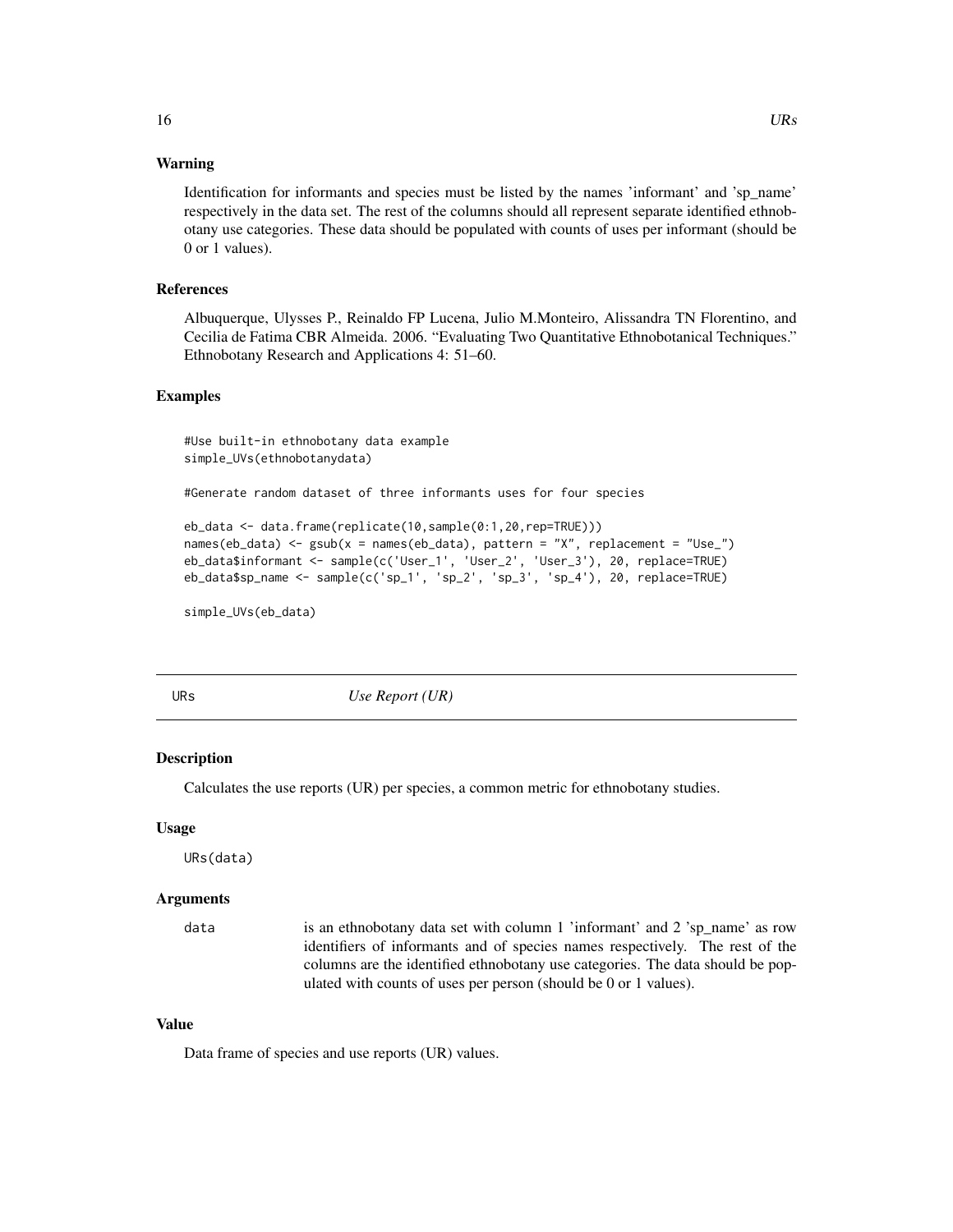#### <span id="page-16-0"></span>URsum and the contract of the contract of the contract of the contract of the contract of the contract of the contract of the contract of the contract of the contract of the contract of the contract of the contract of the

#### Warning

Identification for informants and species must be listed by the names 'informant' and 'sp\_name' respectively in the data set. The rest of the columns should all represent separate identified ethnobotany use categories. These data should be populated with counts of uses per informant (should be 0 or 1 values).

#### References

Prance, G. T., W. Balee, B. M. Boom, and R. L. Carneiro. 1987. "Quantitative Ethnobotany and the Case for Conservation in Amazonia." Conservation Biology 1 (4): 296–310.

Whitney, Cory W., J. Gebauer, and M. Anderson. "A Survey of Wild Collection and Cultivation of Indigenous Species in Iceland." Human Ecology 40, no. 5 (2012): 781–87. https://doi.org/10.1007/s10745- 012-9517-0.

# Examples

#Use built-in ethnobotany data example URs(ethnobotanydata)

#Generate random dataset of three informants uses for four species

```
eb_data <- data.frame(replicate(10,sample(0:1,20,rep=TRUE)))
names(eb_data) <- gsub(x = names(eb_data), pattern = "X", replacement = "Use_")
eb_data$informant <- sample(c('User_1', 'User_2', 'User_3'), 20, replace=TRUE)
eb_data$sp_name <- sample(c('sp_1', 'sp_2', 'sp_3', 'sp_4'), 20, replace=TRUE)
```
URs(eb\_data)

URsum *Sum of all Use Reports (UR) for all species*

#### **Description**

Calculates the sum of all ethnobotany use reports (UR) for all species, a common metric for ethnobotany studies.

#### Usage

URsum(data)

#### Arguments

data is an ethnobotany data set with column 1 'informant' and 2 'sp\_name' as row identifiers of informants and of species names respectively. The rest of the columns are the identified ethnobotany use categories. The data should be populated with counts of uses per person (should be 0 or 1 values).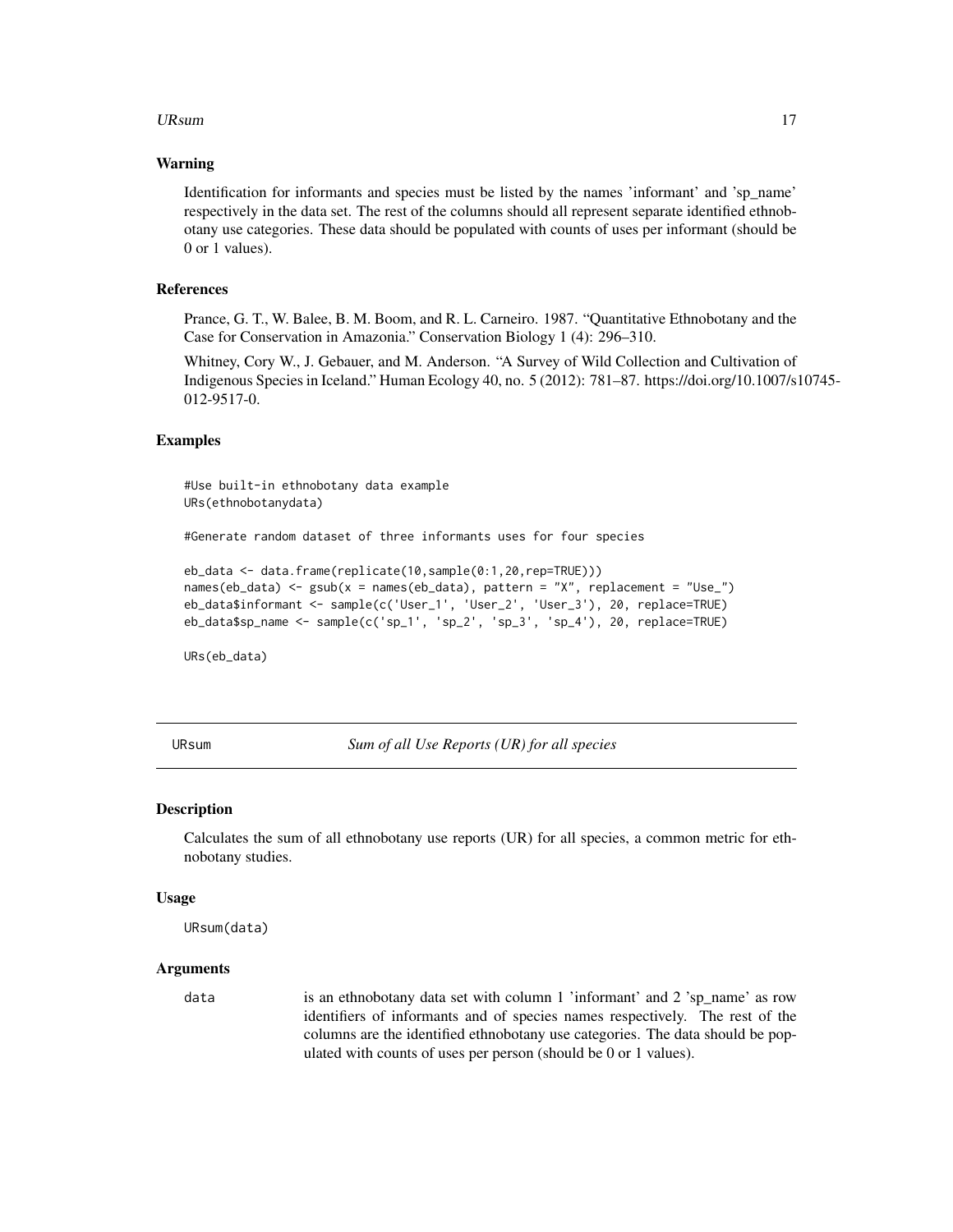# <span id="page-17-0"></span>Value

Single value sum of all ethnobotany use reports (UR) for all species in the data.

#### Warning

Identification for informants and species must be listed by the names 'informant' and 'sp\_name' respectively in the data set. The rest of the columns should all represent separate identified ethnobotany use categories. These data should be populated with counts of uses per informant (should be 0 or 1 values).

# References

Prance, G. T., W. Balee, B. M. Boom, and R. L. Carneiro. 1987. "Quantitative Ethnobotany and the Case for Conservation in Amazonia." Conservation Biology 1 (4): 296–310.

# Examples

#Use built-in ethnobotany data example URsum(ethnobotanydata)

#Generate random dataset of three informants uses for four species

```
eb_data <- data.frame(replicate(10,sample(0:1,20,rep=TRUE)))
names(eb_data) <- gsub(x = names(eb_data), pattern = "X", replacement = "Use_")
eb_data$informant <- sample(c('User_1', 'User_2', 'User_3'), 20, replace=TRUE)
eb_data$sp_name <- sample(c('sp_1', 'sp_2', 'sp_3', 'sp_4'), 20, replace=TRUE)
```
URsum(eb\_data)

UVs *Use Value (UV) index per species*

#### Description

Calculates the use value (UV) index for each species in the data set (see Tardio and Pardo-de-Santayana 2008).

#### Usage

UVs(data)

# Arguments

data is an ethnobotany data set with column 1 'informant' and 2 'sp\_name' as row identifiers of informants and of species names respectively. The rest of the columns are the identified ethnobotany use categories. The data should be populated with counts of uses per person (should be 0 or 1 values).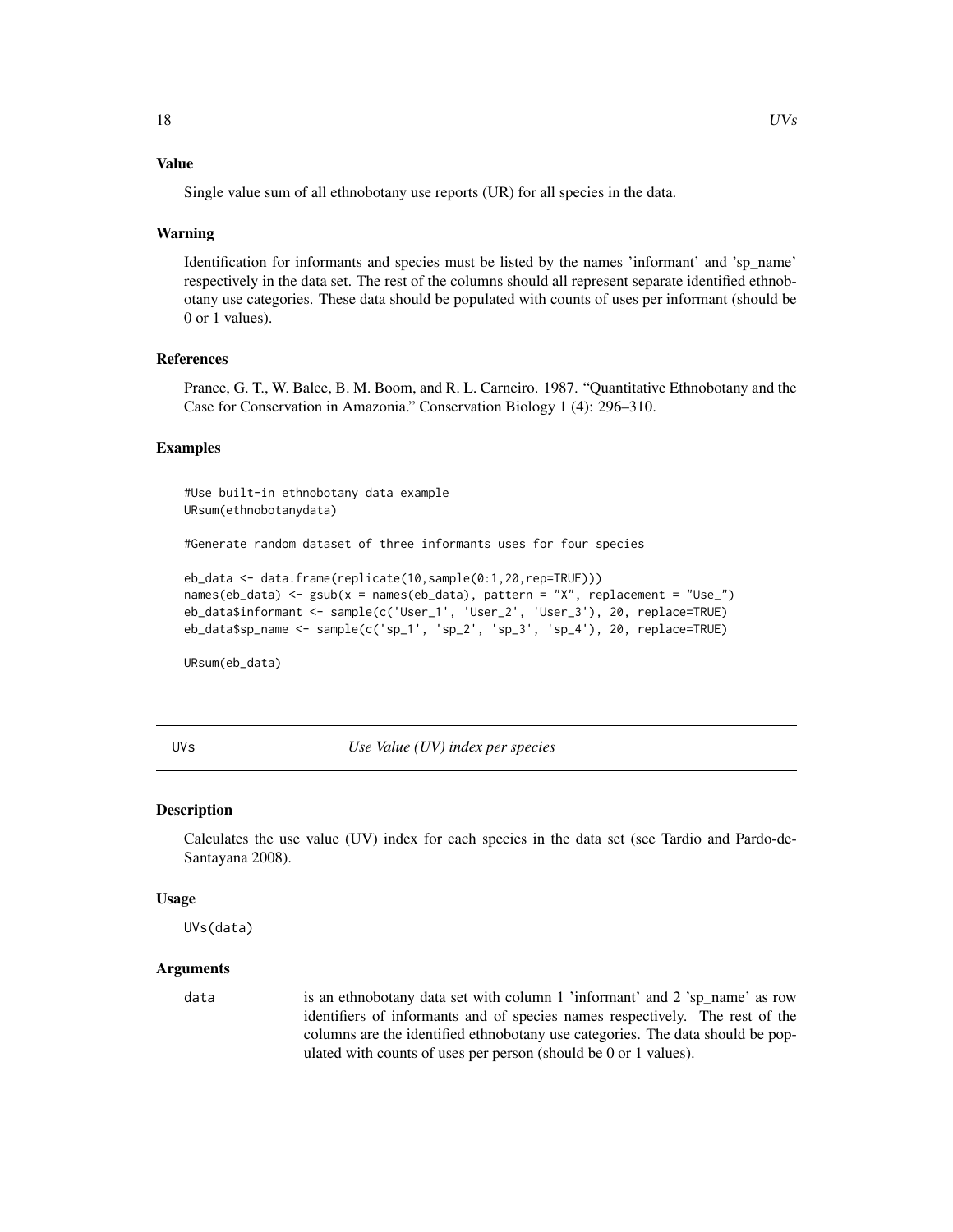### $UVs$  19

# Value

Data frame of species and use value (UV) index results.

#### Warning

Identification for informants and species must be listed by the names 'informant' and 'sp\_name' respectively in the data set. The rest of the columns should all represent separate identified ethnobotany use categories. These data should be populated with counts of uses per informant (should be 0 or 1 values).

#### References

Tardio, Javier, and Manuel Pardo-de-Santayana. "Cultural Importance Indices: A Comparative Analysis Based on the Useful Wild Plants of Southern Cantabria (Northern Spain)1." Economic Botany 62, no. 1 (May 2008): 24–39. <https://doi.org/10.1007/s12231-007-9004-5>

# Examples

#Use built-in ethnobotany data example UVs(ethnobotanydata)

#Generate random dataset of three informants uses for four species

```
eb_data <- data.frame(replicate(10,sample(0:1,20,rep=TRUE)))
names(eb_data) \leq-gsub(x = names(eb_data), pattern = "X", replacement = "Use"]eb_data$informant<-sample(c('User_1', 'User_2', 'User_3'), 20, replace=TRUE)
eb_data$sp_name<-sample(c('sp_1', 'sp_2', 'sp_3', 'sp_4'), 20, replace=TRUE)
```
UVs(eb\_data)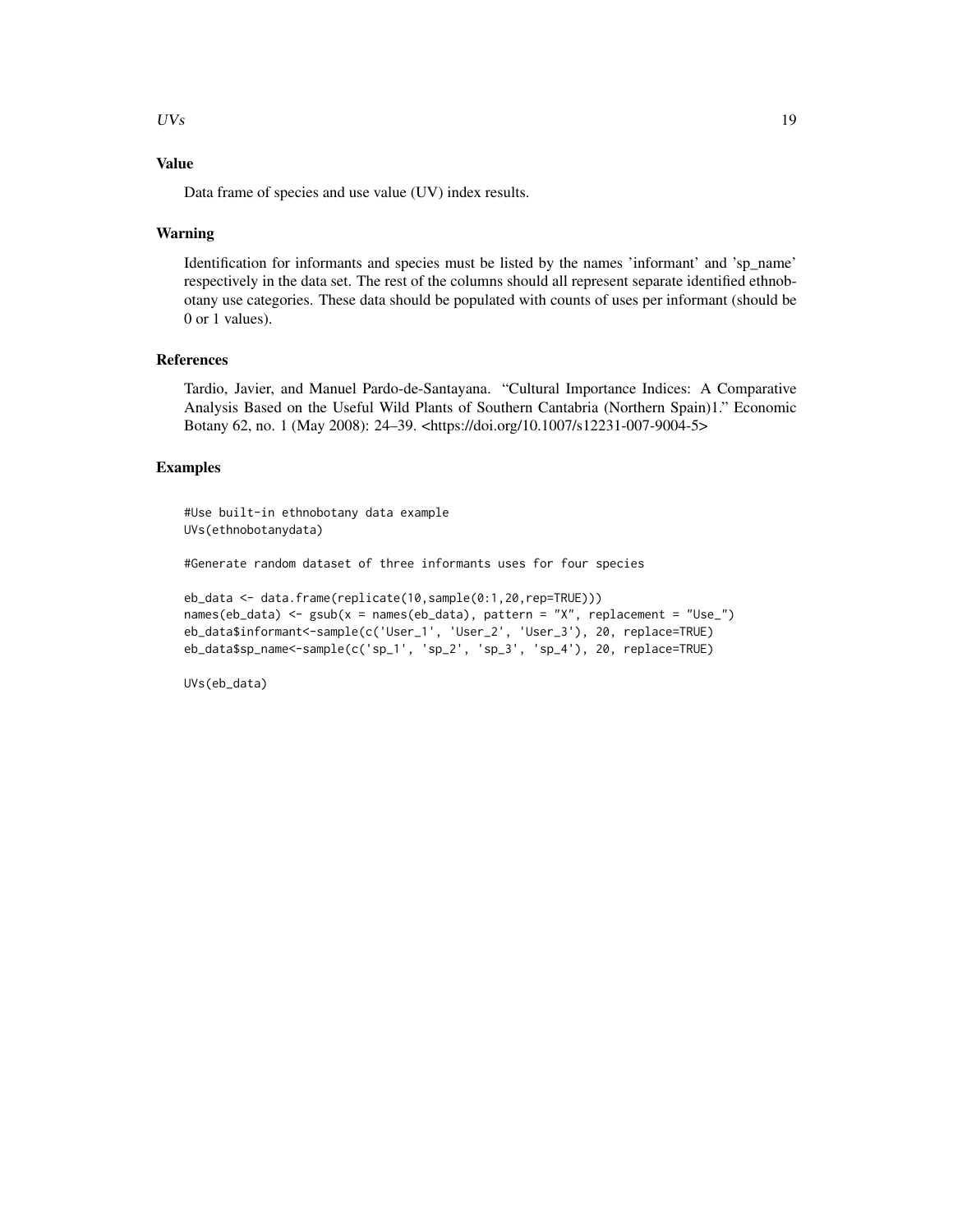# <span id="page-19-0"></span>Index

∗Topic Bayes ethno\_boot, [7](#page-6-0) ∗Topic arith  $CIs, 2$  $CIs, 2$ CVe, [3](#page-2-0) ethno\_bayes\_consensus, [6](#page-5-0) ethno\_boot, [7](#page-6-0) ethnoChord, [5](#page-4-0) FCs, [9](#page-8-0) FLs, [10](#page-9-0) NUs, [11](#page-10-0) Radial\_plot, [12](#page-11-0) RFCs, [13](#page-12-0) RIs, [14](#page-13-0) simple\_UVs, [15](#page-14-0) URs, [16](#page-15-0) URsum, [17](#page-16-0) ∗Topic bayesian ethno\_bayes\_consensus, [6](#page-5-0) ∗Topic bayes ethno\_bayes\_consensus, [6](#page-5-0) ∗Topic consensus ethno\_bayes\_consensus, [6](#page-5-0) ∗Topic cultural UVs, [18](#page-17-0) ∗Topic ethnobotany ethno\_bayes\_consensus, [6](#page-5-0) UVs, [18](#page-17-0) ∗Topic graphs ethno\_boot, [7](#page-6-0) ethnoChord, [5](#page-4-0) Radial\_plot, [12](#page-11-0) ∗Topic importance UVs, [18](#page-17-0) ∗Topic logic  $CIs, 2$  $CIs, 2$ CVe, [3](#page-2-0) ethno\_bayes\_consensus, [6](#page-5-0) ethno\_boot, [7](#page-6-0)

ethnoChord, [5](#page-4-0) FCs, [9](#page-8-0) FLs, [10](#page-9-0) NUs, [11](#page-10-0) Radial\_plot, [12](#page-11-0) RFCs, [13](#page-12-0) RIs, [14](#page-13-0) simple\_UVs, [15](#page-14-0) URs, [16](#page-15-0) URsum, [17](#page-16-0) ∗Topic math CIs, [2](#page-1-0) CVe, [3](#page-2-0) ethno\_bayes\_consensus, [6](#page-5-0) ethno\_boot, [7](#page-6-0) ethnoChord, [5](#page-4-0) FCs, [9](#page-8-0) FLs, [10](#page-9-0) NUs, [11](#page-10-0) Radial\_plot, [12](#page-11-0) RFCs, [13](#page-12-0) RIs, [14](#page-13-0) simple\_UVs, [15](#page-14-0) URs, [16](#page-15-0) URsum, [17](#page-16-0) ∗Topic methods CIs, [2](#page-1-0) CVe, [3](#page-2-0) ethno\_bayes\_consensus, [6](#page-5-0) ethno\_boot, [7](#page-6-0) ethnoChord, [5](#page-4-0) FCs, [9](#page-8-0) FLs, [10](#page-9-0) NUs, [11](#page-10-0) Radial\_plot, [12](#page-11-0) RFCs, [13](#page-12-0) RIs, [14](#page-13-0) simple\_UVs, [15](#page-14-0) URs, [16](#page-15-0)